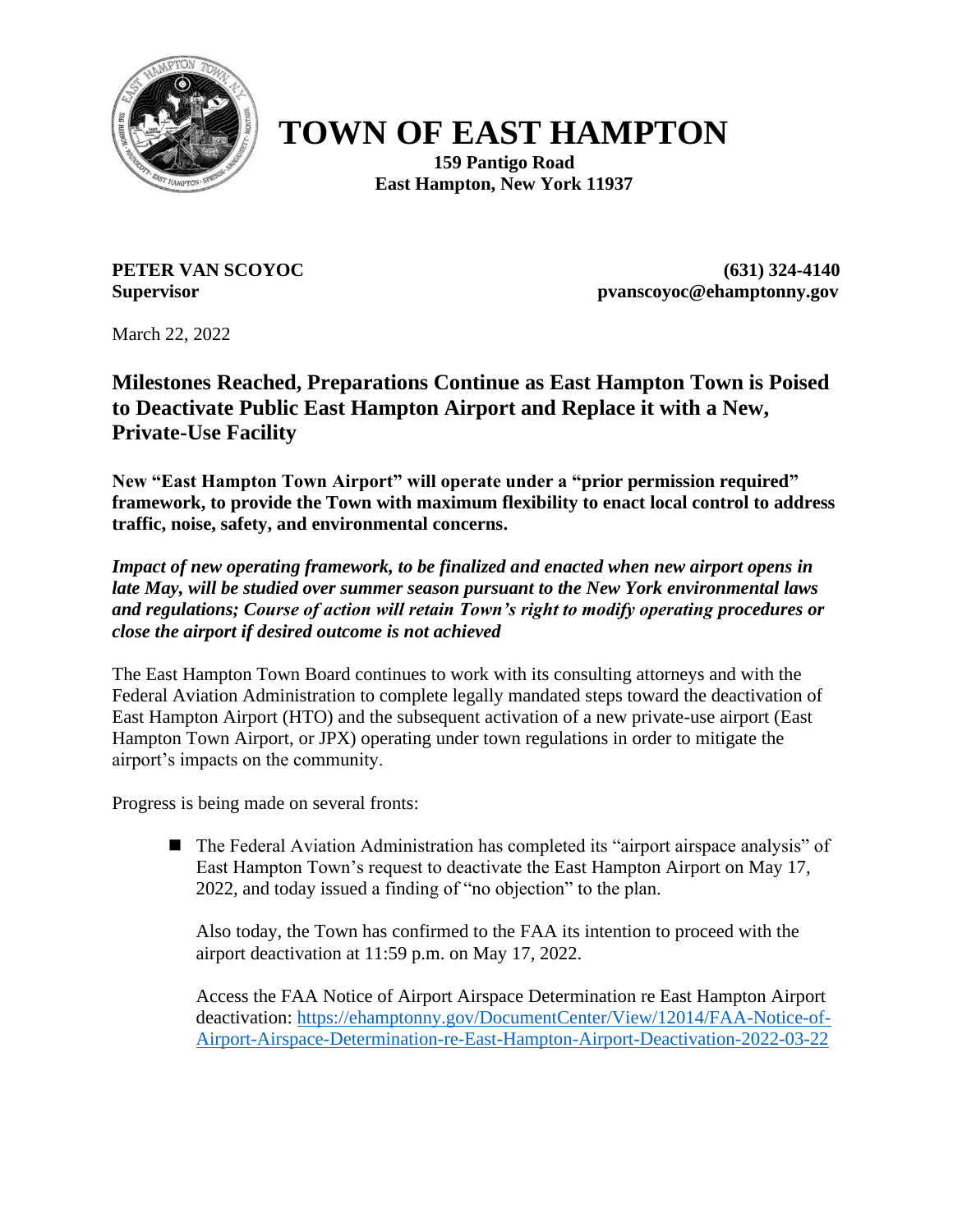■ The FAA has also completed its airspace analysis for activation of the new, private-use airport on May 19, 2022, to be called East Hampton Town Airport (JPX) , and issued a finding of "no objection."

The Town today confirmed to the FAA its intention to activate the new airport at 9 a.m. on May 19, 2022.

Access the FAA Notice of Airport Airspace Determination re East Hampton Town Airport new private-use airport activation: [https://ehamptonny.gov/DocumentCenter/View/12013/FAA-Notice-of-Airport-Airspace-](https://ehamptonny.gov/DocumentCenter/View/12013/FAA-Notice-of-Airport-Airspace-Determination-re-East-Hampton-Town-Airport-New-Private-Use-Airport-Activation-2022-03-22)[Determination-re-East-Hampton-Town-Airport-New-Private-Use-Airport-Activation-](https://ehamptonny.gov/DocumentCenter/View/12013/FAA-Notice-of-Airport-Airspace-Determination-re-East-Hampton-Town-Airport-New-Private-Use-Airport-Activation-2022-03-22)[2022-03-22](https://ehamptonny.gov/DocumentCenter/View/12013/FAA-Notice-of-Airport-Airspace-Determination-re-East-Hampton-Town-Airport-New-Private-Use-Airport-Activation-2022-03-22)

■ In addition to completing these steps with the FAA, East Hampton Town has engaged an FAA-approved third-party consultant, Flight Tech Engineering, to design and implement private instrument flight procedures (called "special procedures" by the FAA). Once okayed by the FAA, these procedures would be used for instrument landings at the new East Hampton Town Airport. The consultant is finalizing an application package to submit to the FAA on or before March 25, 2022, as the procedures must be approved by that agency.

Based on discussions with the FAA, the Town expects the special procedures to be available upon the opening of the new airport on May 19, providing the new airport with the same safety and operational capabilities as the public-use East Hampton Airport that is currently operating. The special procedures will be very similar to the currently used "Z" procedures, except that circling will be removed. The exact details will be determined by the FAA.

Pursuant to federal law, the special procedures will not be publicly available, and aircraft operators who wish to use them will have to obtain authorization from the FAA to utilize these special procedures.

The Town will issue a call within the next week to all interested aircraft operators to submit an application to use the special procedures. All interested operators will be provided with the application package, and the Town will not be charging operators for the right to use the special procedures. The Town will assist operators to submit a request for authorization to the FAA if the entire application package is received by the airport manager on or before April 8, 2022.

The FAA, and not the Town, will determine who can use the special procedures, based on whether the operator is qualified, and whether they have permission from the Town. Additional information will be provided in the application package. Questions may be directed to the airport manager, Jim Brundige, at 631-537-1130 x 5, or [JBrundige@EHamptonny.gov.](mailto:JBrundige@EHamptonny.gov)